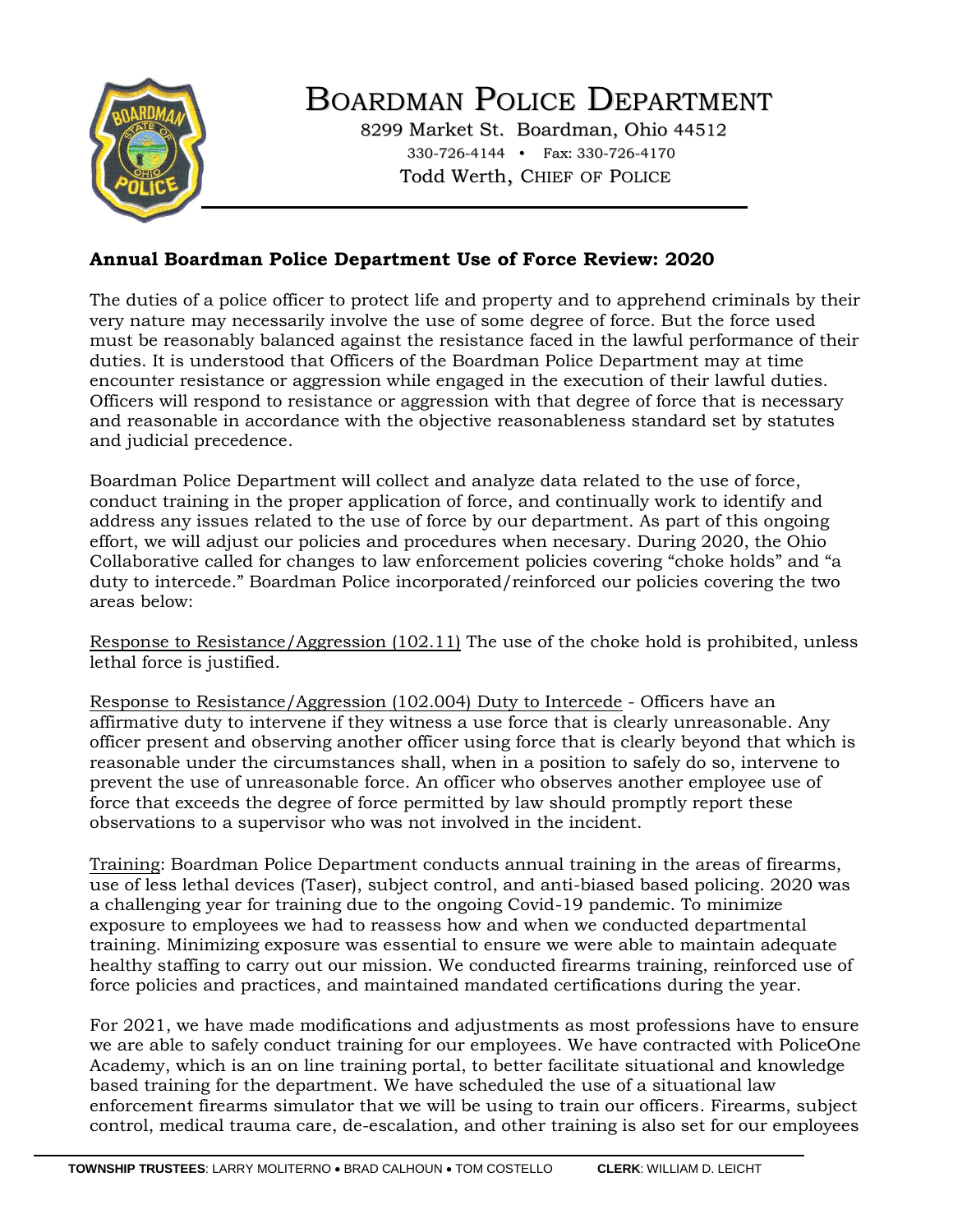## Page 2

during 2021. A key component of our training is sending officers to the week long Crisis Intervention Team (CIT) training which helps them recognize individuals in mental health crisis and gives them the tools to better safely de-escalate an adverse encounter. Over thirty of our officers have been certified in CIT. This training was recently expanded to allow our emergency dispatchers the opportunity to attend a version of the CIT training as well.

Another upgrade to our process is the incorporation of Lexipol policy management software which facilitates the continuous policy training for our employees. This is part of a larger, extensive revue of all of our department policies to ensure we incorporate all of the latest legal updates and institute best practices in our policies in a systematic and ongoing manner.

Boardman Police Department remains committed to fair and equitable enforcement practices. Department employees are currently completing online training that focuses on anti-biased based policing. In addition to that training, all of our supervisory staff recently attended an extensive workshop covering the below topics.

DIVERSITY/CULTURAL COMPETENCY - INTERPERSONAL AND PERSONAL RACISM TRAINING: Interpersonal racism is a component of individual level racism and has been defined as "directly perceived discriminatory interactions between individuals whether in their institutional roles or as public and private individuals" (Krieger, 1999, p. 301). Interpersonal racism includes maltreatment that the targeted individual attributes, at least in part, to conscious or unconscious racial/ethnic bias on the part of the perpetrator of the maltreatment. This training will explore the issues and problems of racism, tolerance and actions that can be taken in our personal lives to create an environment of respect for all.

CREATING STRONGER COMMUNITY RELATIONSHIPS: The mission of this training is to foster collaborative and positive relationships between law enforcement and the community's citizens. This is achieved through cultural training, joint activities, and a host of other initiatives that contribute to each entity having a better understanding of one another and their opportunities and challenges.

## 2020 Use of Force Statistics:

Upon every arrest, our officers complete an Apprehension/Detention Report (see attached blank form). For any arrest where our officers encounter resistance or aggression by a suspect or use force in any manner, the immediate supervisor will interview everyone involved, to include when possible the person arrested. The report is forwarded to the Division Commander who reviews the incident to make a preliminary assessment if the officers actions were within departmental policy. It is then forwarded to the Chief of Police for the final administrative review to determine if any other action is necessary.

On an annual basis, a review is conducted of the data as related to the incidents involving resistance or aggression encountered during an incident. Stressing that this is a wide range of conduct to include a suspect simply initially pulling away or fleeing from officers up to the use of deadly force. The data compiled is outlined in a detailed "Review of Resistance/Aggression Encountered During Arrest" and also an accompanying "Response to Resistance/Aggression Analysis" report.